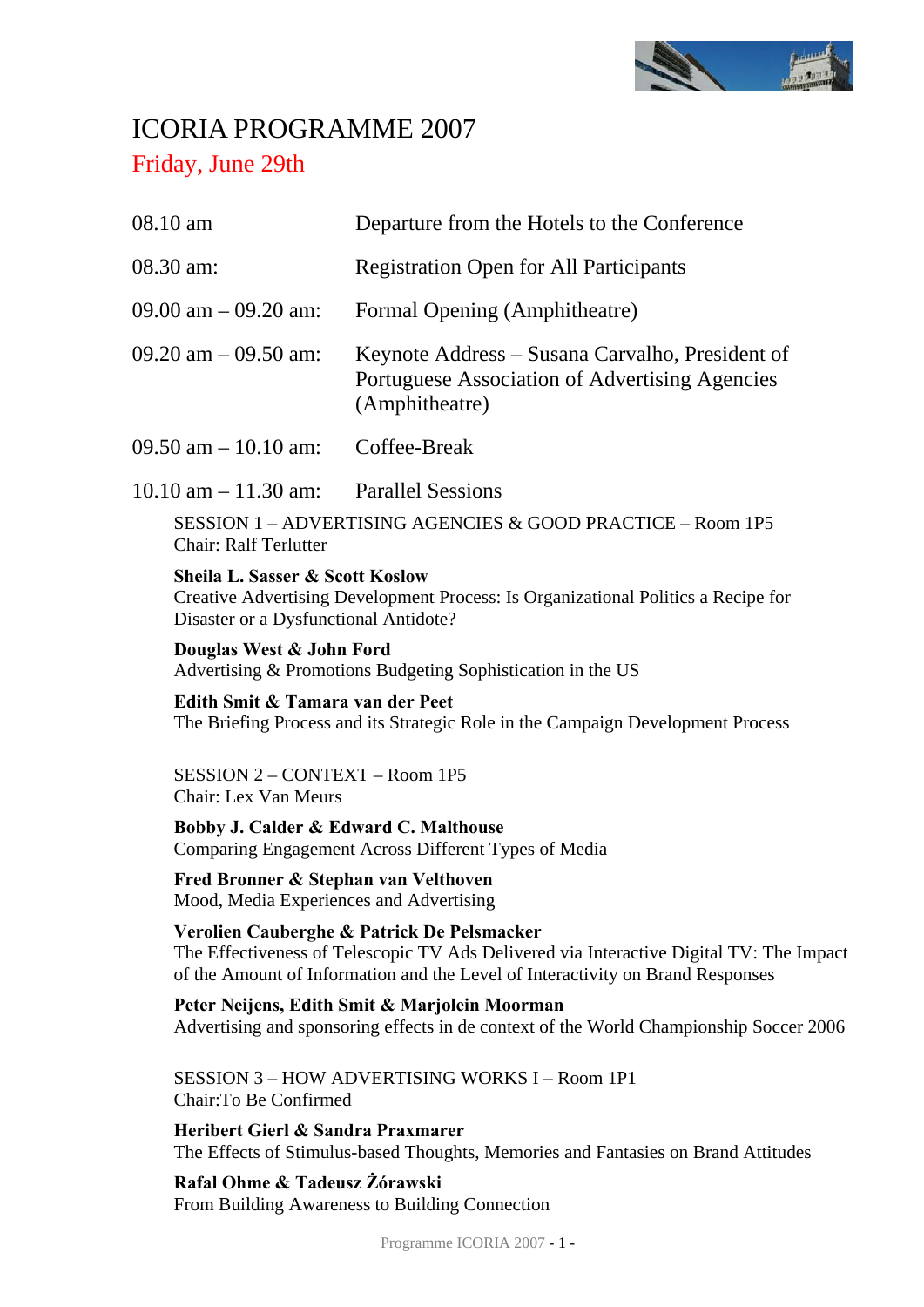

# **Patrick Vyncke**

Hidden Persuaders Revisited. New Insights from Evolutionary Psychology into Primary Affective Reactions on Advertisements

## **Robert Heath & Paul Feldwick**

Why the Information Processing Model Does not Apply to TV Advertising

# 11.30 am – 12.30 am: Parallel Sessions

SESSION 4 – ATTENTION & MEASUREMENT – Room 1P5 Chair: Robert Heath

### **Lawrence Ang & Sam Hutton**  A preliminary study of visual Fixations to deviant and evocative ads

**John R. Rossiter**  Brain-Imaging and Other Psychophysiological Measures: The "Pied Pipers" of Advertising Research

# **Lex van Meurs & M. Moorman**

The missing link: using net fraction as a proxy for attention

# SESSION 5 – CONTENT 1 – Room 1P3 Chair: Douglas West

**Bas van den Putte & Nadira Tielenburg**  Advertising effects of Ethnic Stereotyping in Advertisements

# **Márcia Gonçalves, Pedro Quelhas Brito & Helena Szrek**  The format and familiarity of Music in Radio Ads: Impact on attitudes and recall

**Mark Goodman**  Attitudes towards the Use of Gender in Humorous Television Adverts

SESSION 6 – TEENS & CHILDREN – Room 1P1 Chair: Francisco Costa Pereira

# **Ana Côrte-Real, Paulo de Lencastre & Pedro Dionísio**

Mascots: an important brand signal among children: Mascots Design and Children Recognition

# **Xiao Cai & Kara Chan**

Television Advertising and Idealized Image of "Good Life" among Adolescents in Rural China

# **Esther Rozendaal, Moniek Buijzen & Patti Valkenburg**

The Role of Advertising Literacy in Children's Susceptibility to Advertising Effects

|                                                           | 12.35 pm $-$ 02.00 pm: Lunch – Terrace, $3rd$ Floor                 |
|-----------------------------------------------------------|---------------------------------------------------------------------|
| $02.00 \text{ pm} - 12.30 \text{ pm}$                     | Keynote Address – José Ribeiro (General Directorate of<br>Consumer) |
| $02.40 \text{ pm} - 04.00 \text{ pm}$ : Parallel Sessions |                                                                     |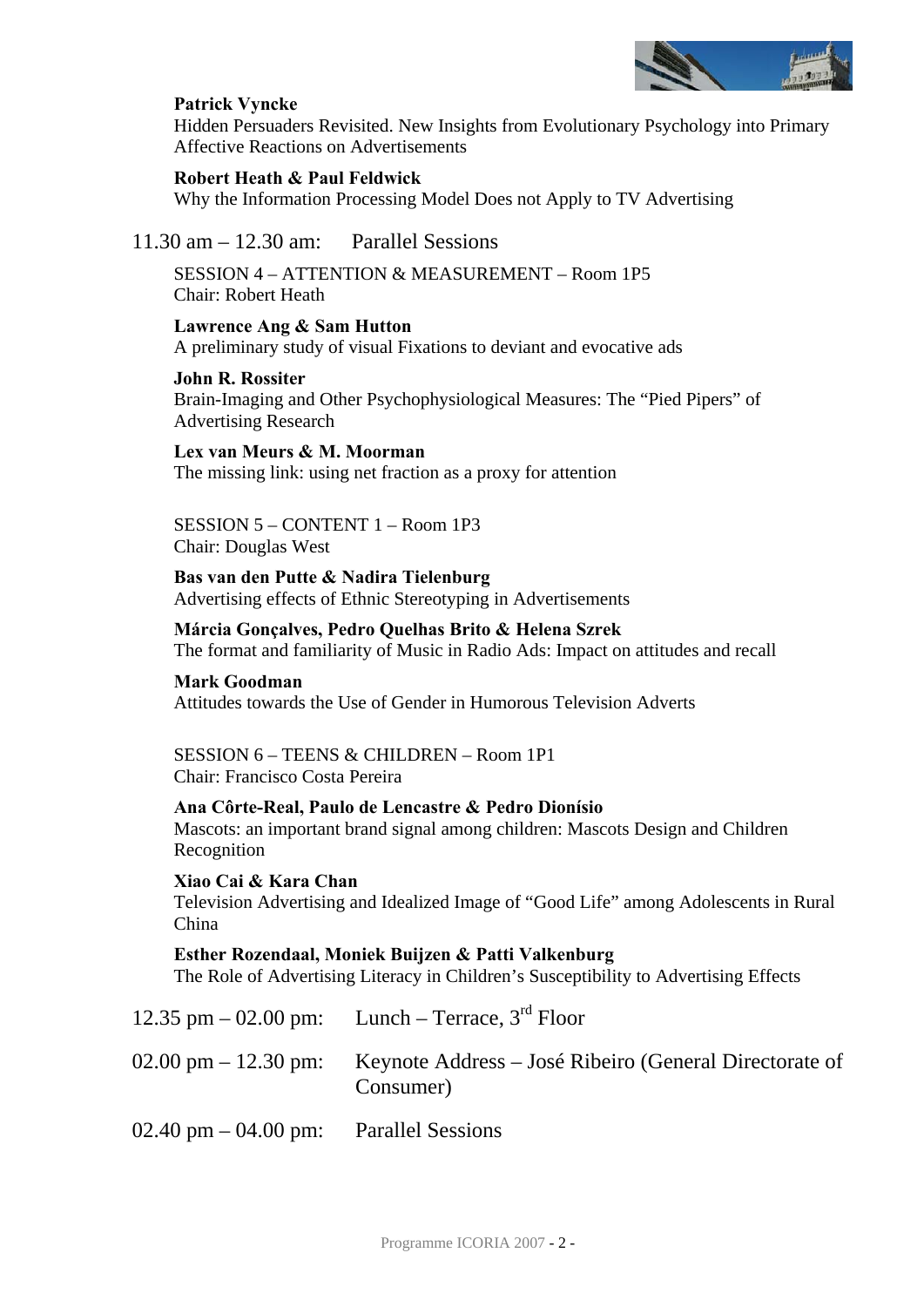

SESSION 7 – HOW ADVERTISING WORKS 2 – Room 1P5 Chair: Sandra Diehl

# **Martin Eisend**

The Impact of Scarcity Claims in Advertising: The Mediating Role of Third-person Effects

## **Liselot Hudders & Patrick Vyncke**

A Dress to Impress and a Toy to Enjoy: How Consumer Motivations can be used in Luxury Ads

### **Heribert Gierl & Tina Großmann**

The Effect of Imply-Benefit Attributes on Preferences toward Fast Moving Consumer Goods

### **Susan G. Rozensher & Mary Heinsler**

The Impact of Celebrities' Personal Connection to a Cause on their Credibility and Effectiveness as Spokespeople

SESSION 8 – THE POWER OF VISUALS – Room 1P3 Chair: Barbara Mueller

**Rob Le Pair & Margot van Mulken**  Cross-Cultural Variability in Consumer Responses to Visual Metaphors in Advertising

**Christian Zeintl**  Combinatory Effects of Visual Rhetorical Figures on Ad Liking and Recall

**Patrick Hartmann & Vanessa Apaolaza Ibáñez**  Green Branding: The Role of Virtual Nature Experiences

**Margot van Mulken**  Visual Pun in Advertising: Comprehension and Appreciation

SESSION 9 – BRANDING – Room 1P1 Chair: Vidal de Oliveira

**Franz-Rudolf Esch, Susanne Goertz & Kristina Strödter**  Using Portfolio Advertising for Boosting Corporate Brands

**Ivar Vermeulen**  Matchmaking in Cyberspace? An application of Web-based Brand Image Measurement

#### **Kim Cramer & Alexander Koene**

How Brands Ignite Desire: Identifying Brand Appeal through the Analysis of Human Drives

04.00 pm – 04.20 pm: Coffee-Break

 $04.20$  am  $-05.20$  pm: Parallel Sessions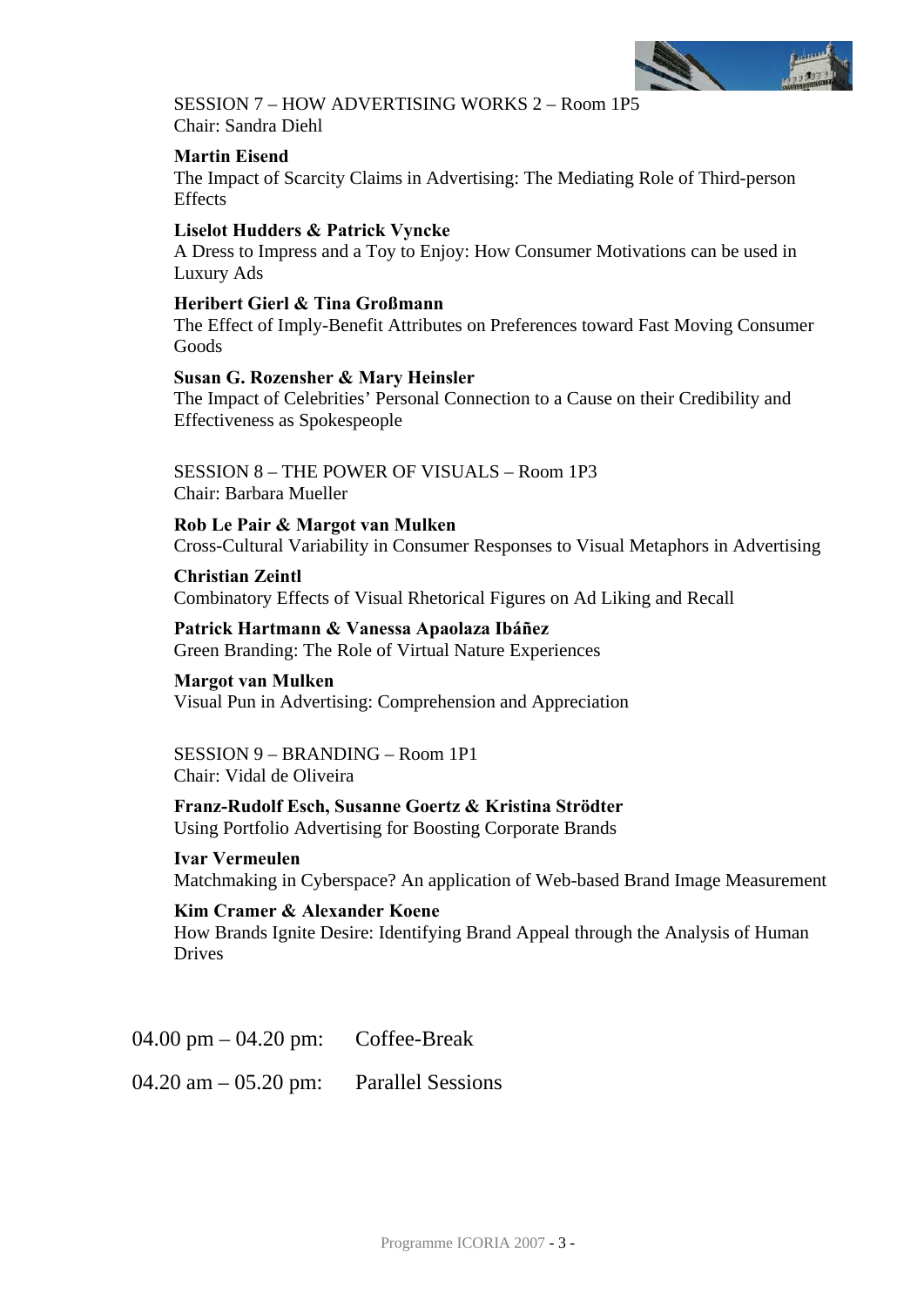

SESSION 10 – CORPORATE REPUTATION & SOCIAL RESPONSIBILITY  $–$  Room 1P7 Chair: Paulo Cardoso

**Flemming Hansen & Lars Bech Christensen** 

Emotional Responses as a Measure of Corporate Value

#### **Günter Silberer**

Corporate Communications with Corporate Foundations

# SESSION 11 – PRODUCT PLACEMENT 1 – Room 1P5

#### **Cristel A. Russell & Dale W. Russell**

Warning: The Impact of Alcohol Messages contained in this Television Series might be Moderated by Connectedness

#### **Etienne Bressoud & Jean-Marc Lehu**

The Product Placement Efficiency as a result of a Relationship between a Spectator and a Movie

#### **Rungpaka Amy Tiwsakul**

East meets west in Consumers' Experiences of Television Programme Product Placement – Identification, Intertextuality and Reflexivity

SESSION 12 – ADVERTISING & NON-TRADITIONAL MEDIA – Room 1P1 Chair: Jorge Veríssimo

#### **Verolien Cauberghe & Patrick De Pelsmacker**

The Impact of Two Way Communication and User Control in a Television Program on the Embedded Ad and Brand Recall

#### **P. Monica Chien, T. Bettina Cornwell & Ravi Pappu**

A Theoretical Framework for Analysis of Multiple Sponsorship Effects on Consumer Responses

# **Heikki Karjaluoto, Heikki Lehto, Matti Leppäniemi & Shintaro Okazaki**

Factors Affecting Customers' Acceptance of Mobile Advertising

#### POSTERS SESSION – ROOM 1P9

#### **Anurag G. Hingorani**

The Visual Content of Magazine Advertisements in the Skincare Market

#### **Beard, Fred K.**

Our Product's Better Than Yours, and You're Ugly, Too! Conceptualizing the Uses and Effects of the Comparative, Satirical Attack Ad

# **Dorota Reykowska, Jacek Kowalski & Rafal Krzysztof Ohme**

Exploring Consumers' Mind *via* Neuromarketing

#### **Gisela Marques P. Gonçalves**

Organizations as Good Citizens: A Metaphor to Understand Contemporary Corporate Communication

#### **Jackie Granleese & Chia-fang Liu**

A Corporate Social Responsibility Concern? Celebrity Endorsement in UK Women's Magazines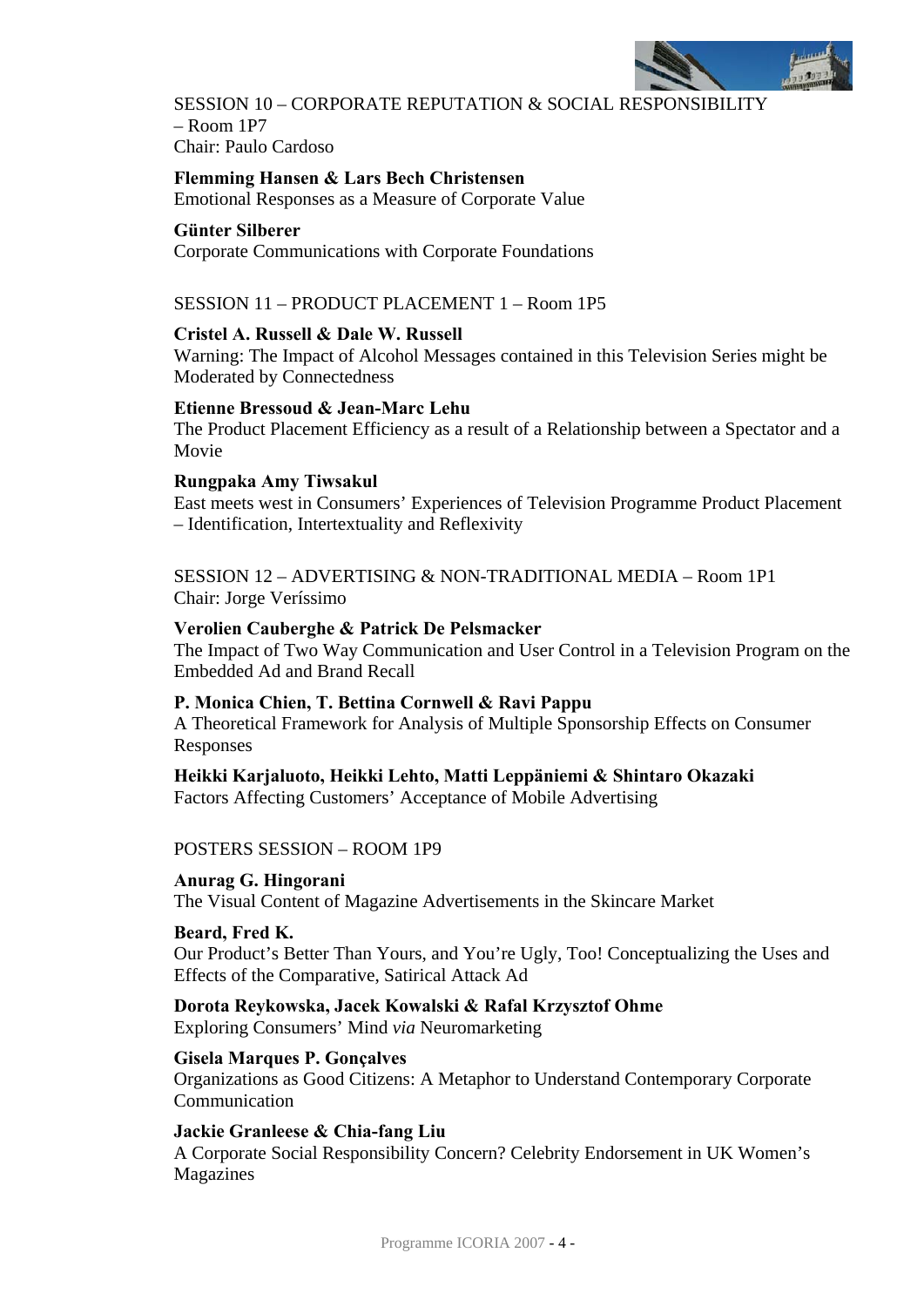

### **Joana César Machado, Paulo de Lencastre & Pedro Dionísio**

Corporate identity – the management of the process of change in the name/logo in the context of brands' merger

#### **Matti Leppäniemi & Heikki Karjaluoto**

Impact of Gender, Age, Income and Employment Status on Consumers' Engagement in SMS Advertising

#### **Patrick Hartmann & Vanessa Apaolaza Ibáñez**

Nature versus Urban Imagery: An Explanatory Study on Picture Preferences

#### **Rita Martenson**

The Use and Abuse of Implicit and Explicit Sexual Stimuli in Advertising. A State-of-the-Art Review.

### **Rosário Higgs & Francisco Costa Pereira**

Food and Beverage Advertising for Children: The Role of Animated Character as Brand significant on Ads

| $05.30 \text{ pm}$ :                    | Transport for the Hotels     |
|-----------------------------------------|------------------------------|
| $06.00 \text{ pm}$ :                    | Arrival at the Hotels        |
| $08.00 \text{ pm}$ :                    | Departure for the Restaurant |
| $08.40 \text{ pm} - 08.50 \text{ pm}$ : | <b>Best Paper Award</b>      |
| $08.50 \text{ pm}$ :                    | <b>Gala Dinner</b>           |

# Saturday, June 30th

|  | 08.40 am: | Departure from the Hotels to the Conference |
|--|-----------|---------------------------------------------|
|--|-----------|---------------------------------------------|

9.00 am – 10.20 am: Parallel Sessions

SESSION 13 – ADVERTISING & CULTURE – Room 1P5 Chair: Peter Neijens

# **Piotr Chelminski & Nuria Alonso**

Examining Current Advertising Strategies towards Hispanic Consumers in the U.S.: Multicultural and Sociolinguistic Perspectives.

#### **Olaf H. Werder**

Standardization vs. differentiation: Cultural influences on English-language and Spanishlanguage TV advertising in the U.S.

# **Barbara Mueller & Shintaro Okazaki**

Influence of Culture on Advertising Appeals: A Comparative Analysis of Japanese & American Print Advertising.

# **Sandra Diehl, Ralf Terlutter & Barbara Mueller**

The Influence of Culture on Responses to Performance orientation in international Advertising Messages – Preliminary Results from five countries.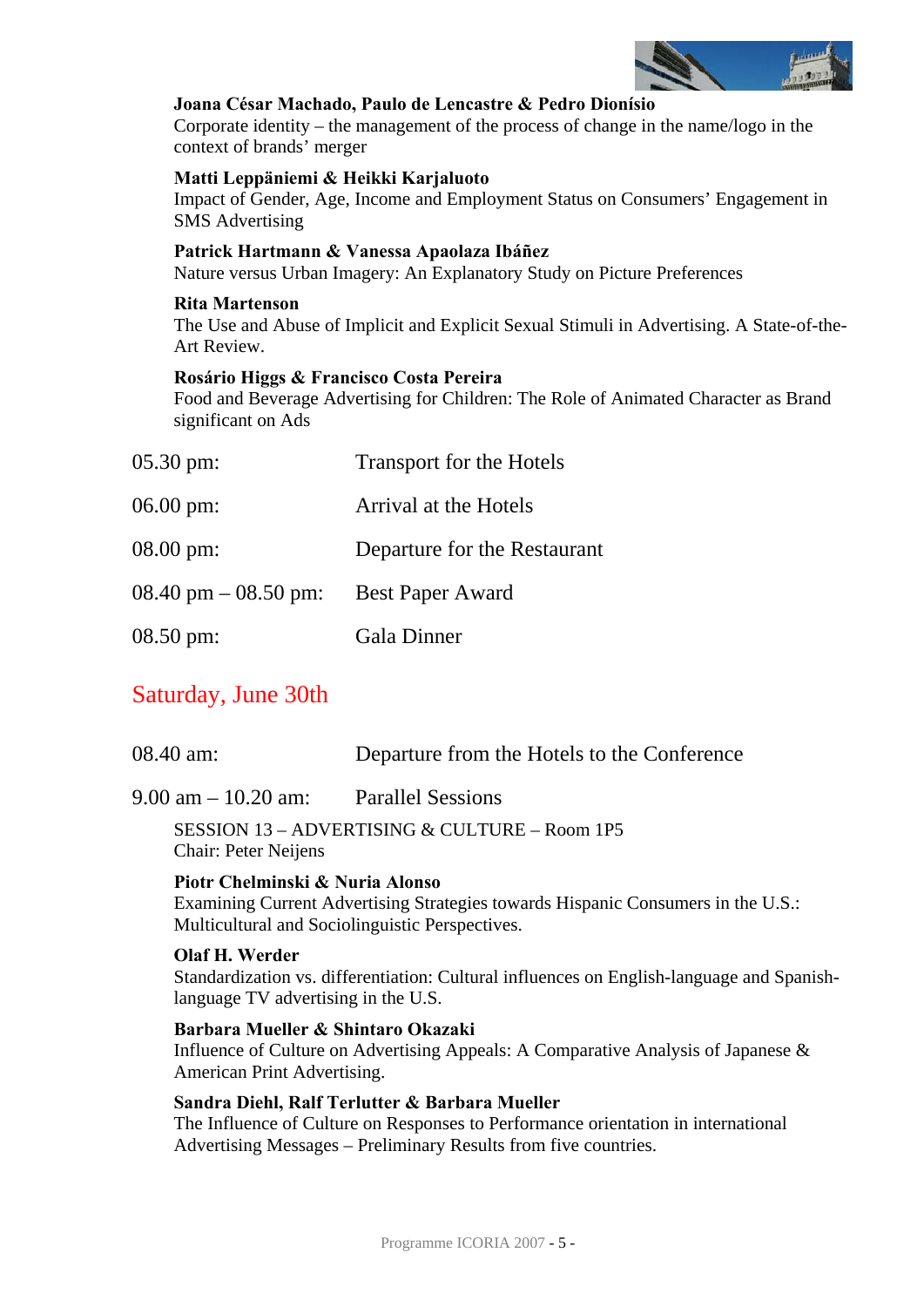

SESSION 14 – CONSUMERS AS COMMUNITIES – Room 1P3 Chair: Heribert Gierl

**Kara Chan & Cong Zhang**  Advertising Consumption and Materialism amongst Chinese youth

## **Shintaro Okazaki**

New insights into electronic word-of-mouth communication: An Empirical Test of Social Influence Model

# **Melanie Hoppe, Kurt Matzler & Ralf Terlutter**

The Brand Community Approach: An Integrated Model of Brand Communities and their Impact on Brand Loyalty and Brand Recommendation

SESSION 15 – CONTENT 2 – Room 1P1 Chair: John Rossiter

# **Francisco Costa Pereira & Ana Cristina Antunes**

Trends in Cosmetics Advertising in Portugal

**Franz-Rudolf Esch, Jan Eric Rempel, Alexander Fischer & Tobias Langner**  Does Scent Really Matter? The Impact of Scent on Advertising Effectiveness and Efficiency

**Paulo Ribeiro Cardoso & Manuel José Fonseca**  Appeals and Creative Formats in Portuguese Road Safety Advertising Campaigns

**Nathalie Dens, Patrick De Pelsmacker & Wim Janssens**  Effects of Nudity in Advertising on Consumers' Body Esteem

10.20 am – 10.40 am: Coffee-Break

10.40 am – 12.00 am: Parallel Sessions

SESSION 16 – ADVERTISING PLANNING – Room 1P5 Chair: Martin Eisend

**Don E. Schultz, Martin P. Block & Joseph Pilotta**  Planning and Managing Marketing Communication by Determining Communication Network Value and Media Content Engagement

**Francisco Costa Pereira & Jorge Veríssimo**  The Values of News – Advertising and Television News

**Yvonne Dixon & Charles Moss**  An Explanatory Study into the Diffusion, Relevance and Validity of Integrated Marketing Communications in the Charitable Sector in the UK

**David Riu & Nuria Agell**  The Relationship between Brand Awareness and Investment in Advertising in Fast Moving Consumer Goods

SESSION 17 – ADVERTISING & HEALTH – Room 1P3 Chair: To Be Confirmed

**Barbara Mueller, Hong Cheng, K. Tim Wulfemeyer & James Rada**  Selling Food to Kids in China and the U.S.: The Influence of Culture on Advertising **Content**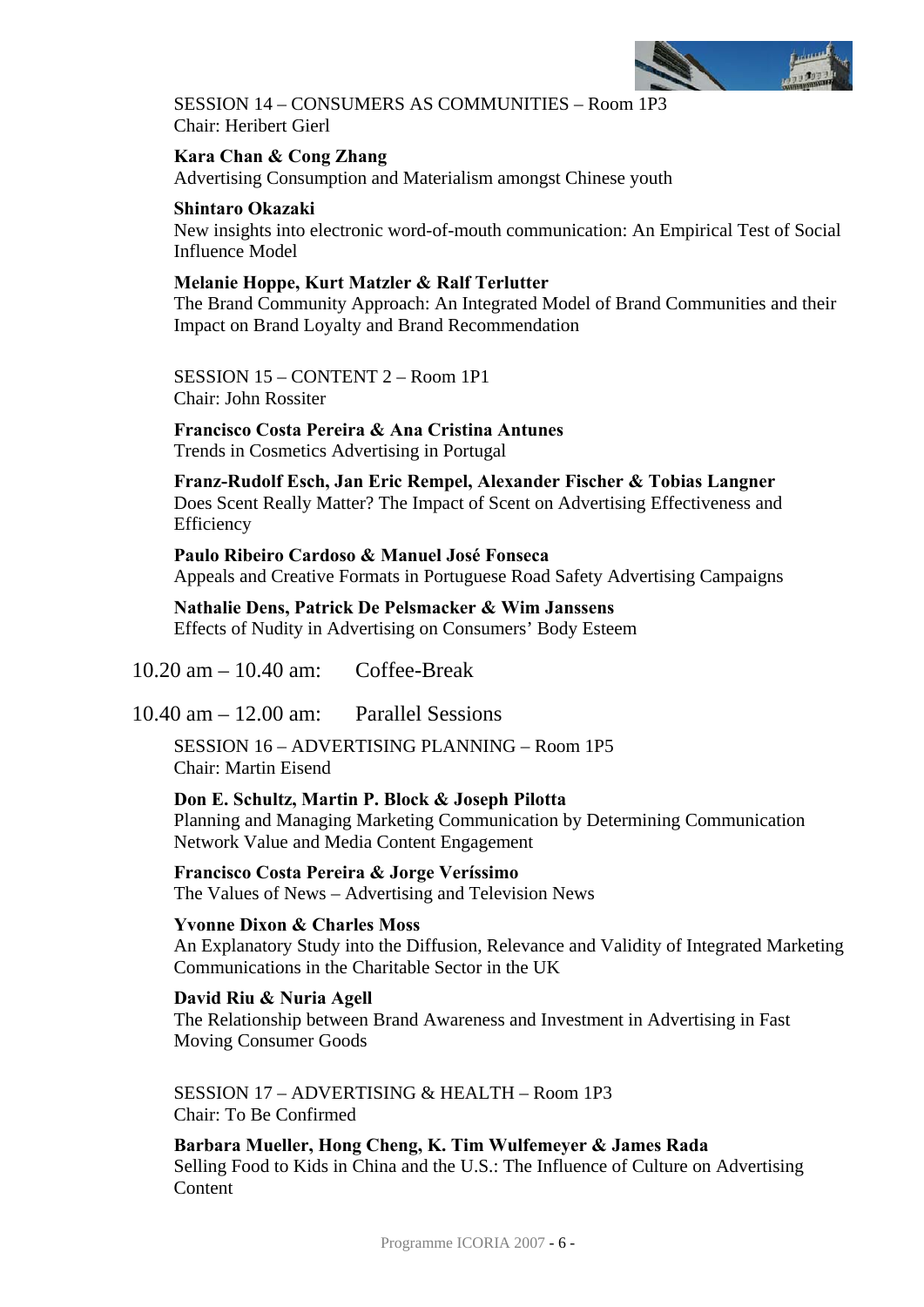

# **Victoria Carrillo Durán & Ana Castillo Díaz**

About the Influence of Slimming Product Advertising on the "Propensity" to take the Decision to Slim.

## **Milica Milosavljevic**

Action-Identification in Consumer Behavior: Living Healthy vs. "Taking your Vitamins"

## **Patrick Basham & John Luik**

The Case Against Food Advertising to Children: A Reassessment of the Evidence

### SESSION 18 – PRODUCT PLACEMENT 2 – Room 1P1 Chair: Luuk Lagerwerf

# **Eva A. van Reijmersdal, Peter Neijens & Edith Smit**

Modeling a New Branch of Advertising Research: A Systematic Literature Review of Factors Influencing Audience Reactions to Brand Placement

### **Ole E. Andersen**

New Soft, Implicit Advertising Formats: Product Placement (PPL) on 3 Danish TVchannels – Extent and Audience Perceptions and Attitudes

### **Margaret C. Campbell, Gina S. Mohr & Peeter W.J. Verlegh**

Effects of Product Placement and Sponsorship Disclosure: A Flexible Correction Approach

12.00 pm – 01.45 pm: Lunch (Polytechnic Institute of Lisbon)

02.00 pm – 03.20 pm: Parallel Sessions

SESSION 19 – TWO-SIDED & INCONGRUENT MESSAGES – Room 1P5 Chair: Rita Martenson

# **Martin Eisend**

The Role of Involvement in Two-Sided Persuasion

**Nathalie Dens, Patrick De Pelsmacker & Wim Janssens**  Ad and Brand Responses to Incongruent Mild Disgust Appeals

**Simon Ineichen, Arnd Florack & Rahel Bieri**  The Impact of Regulatory Focus on the Effects of Two-sided Advertising

SESSION 20 – THE VALUE OF WEBSITES – Room 1P3 Chair: Cristel Russell

**Shintaro Okazaki & Radoslav Škapa**  Global website positioning in Poland and the Czech Republic: Preliminary Findings

# **Ivar Vermeulen & Daphne Seegers**

Are All Reviews Good Reviews? A Consideration Set Approach to Modelling Online Review Impact

**Hilde Voorveld, Peter Neijens & Edith Smit**  The Interaction of Websites and TV Commercials in Campaigns